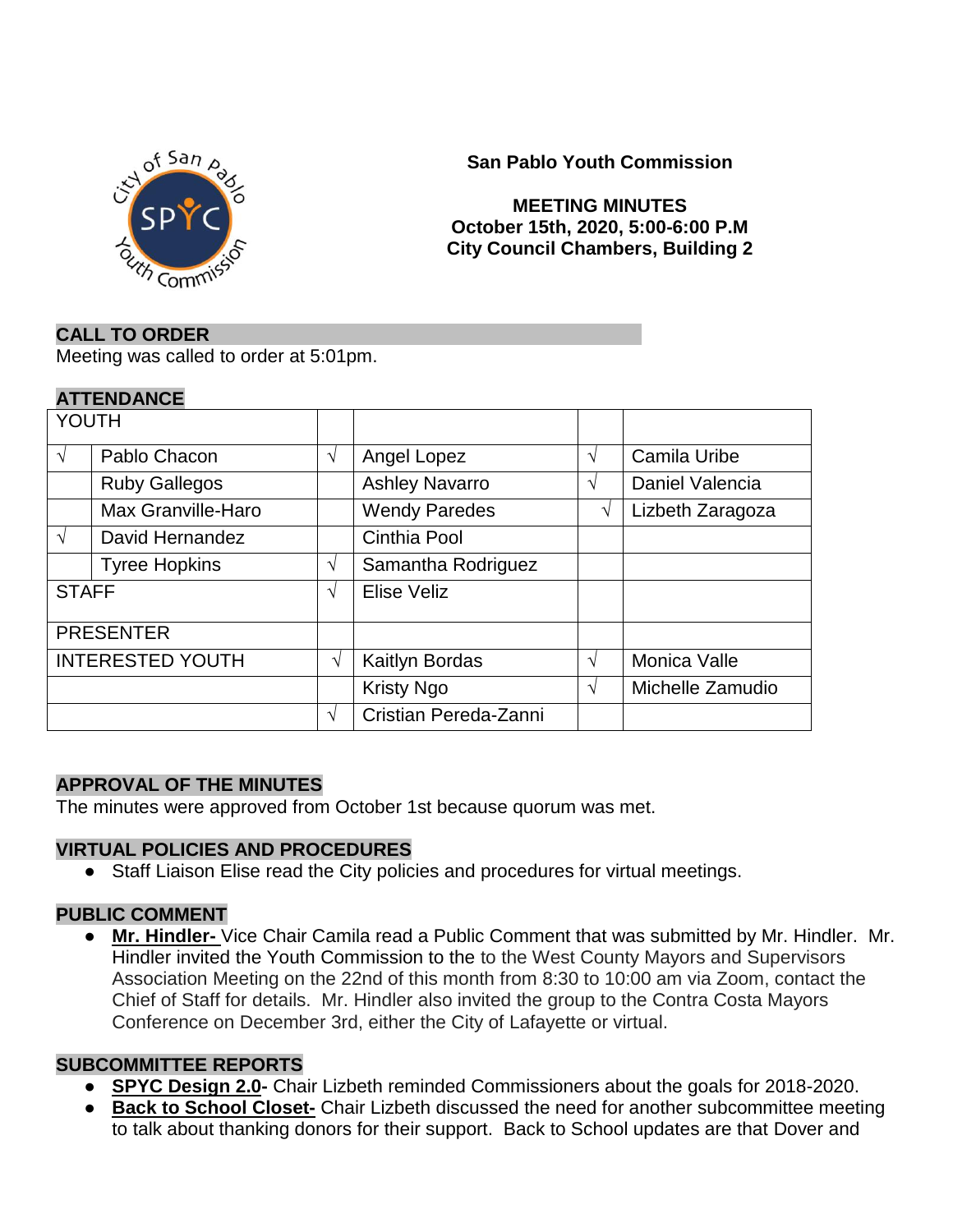Helms are in progress to receive their bundled items. Chair Lizbeth informed the New Commission recruits about the old way and the new way that the Back to School Closet was being held and how Covid-19 affected the event. Staff Liaison Elise shared pictures of how the bags looked and the assorted items that were donated and purchased by Commissioners. A subcommittee meeting was scheduled for Tuesday, October 20<sup>th</sup>, 5-6pm, on Zoom.

# **OLD BUSINESS**

- **Contra Costa County: Covid-19 Youth/Young Adult Ambassador's Program Update-** Chair Lizbeth informed Commissioners that she had been selected to be an Ambassador, along with Commissioner Wendy and SPYC Alumni Sheyla. She is looking forward to sharing her experiences with the Commissioners.
- **What Does Unity Day Mean to You Selfie-** Chair Lizbeth informed the Commissioners that new recruits Kaitlyn and Kristy submitted their Unity Day pictures.

# **NEW BUSINESS**

- **Letters to Santa –** Chair Lizbeth could not make it to the previous meeting, but was informed that Commissioners voted to participate in the Letters to Santa this year. Lizbeth informed the Commissioners that the logistics of getting the letters is still being determined, and that Staff Liaison Elise Veliz will be working with San Pablo Recreation, to coordinate it. Secretary Angel informed the new recruits how the Commissioners usually support the letters to Santa.
- **Time Management Workshop-** Staff Liaison Elise shared information about Time Management Workshop and inquired about SPYC participation. The workshop will be held on Friday, October 16<sup>th</sup>, at 11am, on Zoom. A link will be shared for Commissioners that are interested.
- **WCC College Application Day:** Chair Lizbeth informed the Commissioners that there will be a virtual WCC College Application Day, for all high school seniors, on Monday, November 23rd and Tuesday, November 24<sup>th</sup>. Staff Liaison Elise will send out the link to register when it is available. Both days will not be required and will be divided in time blocks. This will be the first time the event will be held virtually. Chair Lizbeth commented on how Alumni Commissioners had told her that they were able to receive a lot of help during this workshop. Lizbeth is eager to sign up.
- **Exploring Fall/Winter Activities-** Chair Lizbeth opened up for discussion on how the Youth Commissioners would like to participate in Fall/Winter Activities. Commissioner Pablo is interested in participating in the Family Giving Tree Holiday Event this year. Staff Liaison Elise informed the Commissioners that she is exploring options for this event, but is uncertain what it will look like yet. Pablo mentioned that the City Tree Lighting was his favorite. Elise informed the Commissioners that the Tree Lighting Event will be virtual this year. She will let the Commissioners know if there is a way for them to participate. Chair Lizbeth inquired about the Meals on Wheels Holiday Cards. The Commissioners agreed that they are interested in making holiday cards for the Meals on Wheels program or San Pablo Seniors. Staff Liaison Elise informed the Commissioners that she would explore all holiday activity options and report back to them during their next meeting.

# **ANNOUNCEMENTS**

- **Cash for College-** Staff Liaison Elise shared information for upcoming Cash for College events in West Contra Costa.
- **CIEE Travel Abroad-** Staff Liaison Elise shared information on the CIEE Travel Abroad program for sophomores and juniors.
- **IEL Town Hall-** Staff Liaison Elise shared information for upcoming IEL Town Hall for youth. She will send the registration link to the Commissioners.